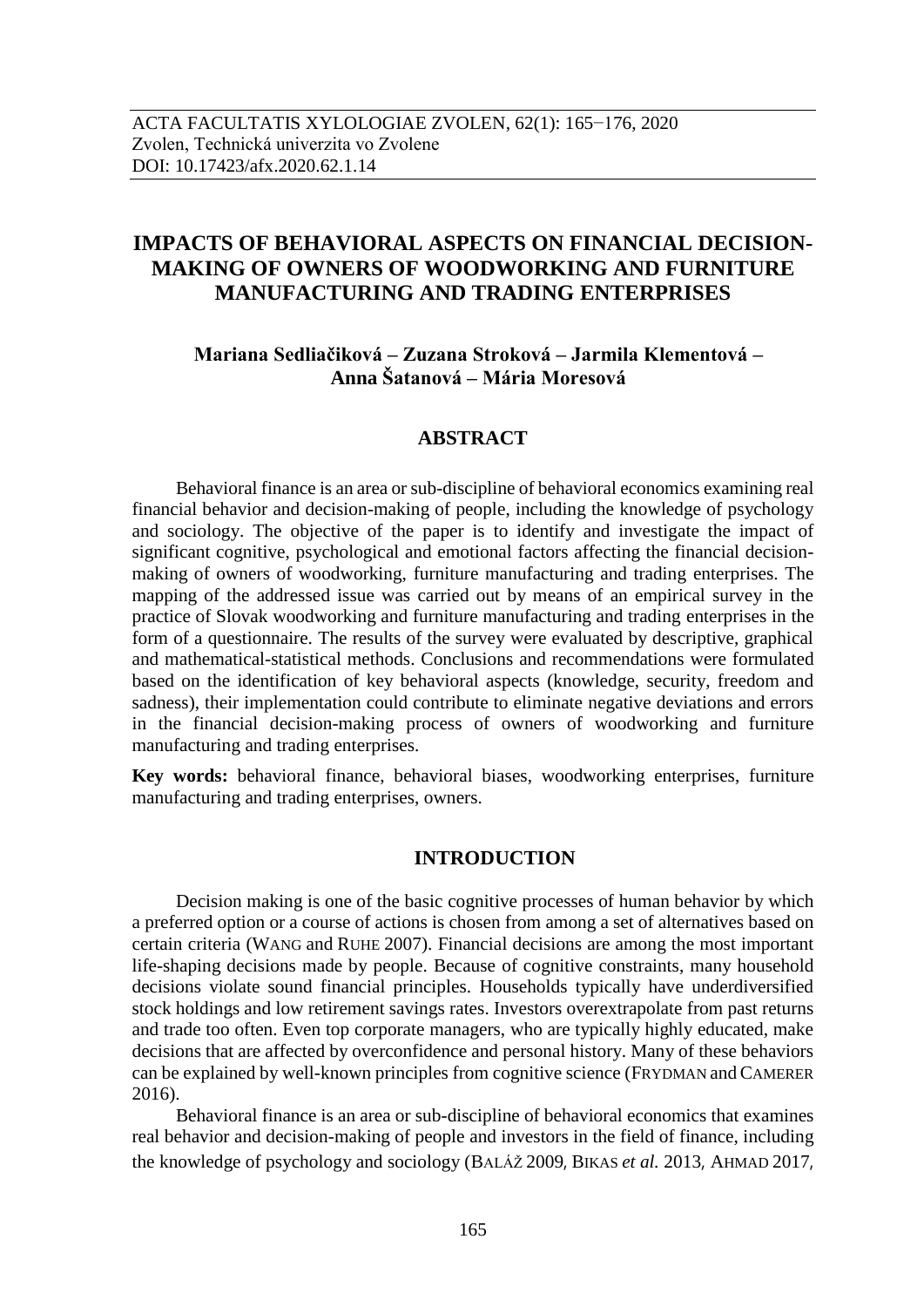KAPOOR and PROSAD 2017, VALÁŠKOVÁ *et al.* 2019). According to ASAB *et al.* (2014), MADAAN and SINGH (2019), behavioral finance explains our action and behavior but modern finance is related to the explanation of actions of an economic man. According to MUSA *et al.* (2016), traditional finance is related to decisions in which full information are available for making investment decision.

In order to understand and explain individual decision making and investment behavior, it is necessary to study behavioral factors which impact it. Various scholars have studied factors of financial behavior and their impact on financial decision making, and in particular a special focus has been given to psychological biases. Usually investors are not aware of their behavioral biases. If investors become conscious of biases they can face, they can act more rationally (SEDAGHATI 2016, DERVISHAJ 2018). According to REHAN and UMER (2017) and BENČIKOVÁ *et al.* (2013), behavioral biases include both cognitive biases (such as anchoring, representativeness, mental accounting and availability) and emotional biases (such as risk aversion, overconfidence and regret aversion). TVERSKY and KAHNEMAN (1974) described in their article "*Judgment under Uncertainty: Heuristics and Biases*" the systematic errors in thinking of ordinary people, while analyzing the origin of such errors in the cognitive mechanism. They found out that emotional and psychological factors were the source of a change in the behavior of the subjects, but only when these were borderline situations of decision-making and getting to know something unknown. In that case, this could also be applied to the targeted subject of decision-making, i.e. owners of woodworking (WW) and furniture manufacturing and trading (FMT) enterprises.

According to POMPIAN (2006), standard economic theory is designed to offer mathematically structured solutions and to perceive the human being as an economically rational subject. They are based on idealized financial behavior. Behavioral finance, in turn, tries to emulate the phenomenon of the human psyche and is based on observed behavior. AKERLOF and SHILLER (2010) and CHAFFAI and MEDHIOUB (2014) state that behavioral finance has originated as a new trend in economics and focuses on the economic aspects of deviations from the rational behavior of subjects, especially the impact of cognitive distortions, psychological and emotional condition of the subject. Factors of human behavior influence decision-making and disable to receive rationally new information through emotional action.

The most significant psychological, emotional and cognitive factors are (DOLAN 2002):

- love, hatred, sadness, happiness, powerlessness, panic, depression, desperation, anxiety (emotional);
- knowledge, expertise, concentration, recognition ability, logical thinking, human character, short-term and long-term memory process (cognitive);
- power, security, certainty, personality, shame, self-esteem, freedom, selfrealization, friendship, health, attractiveness (psychological).

According to HITKA *et al*. (2019) and LORINCOVÁ *et al.* (2019), the quality of human potential plays an important role and it is a key factor that affects the running of a company, its prosperity, as well as sustainable development. Currently, when advances in technology, information, and globalization occur most often, the human factor is becoming the biggest competitive advantage in woodworking enterprises.

The Slovak Republic is relatively independent of importing the natural resources inputs, being built on a domestic resource base of sustainable character, and therefore it is able to permanently show active balance of foreign trade. In relation to the positive situation related to natural resources, their suitable geographic location, and their acceptable energetic demands for processing wood, woodworking industry represents an important field of industry for the Slovak national economy, while thus enabling further development of small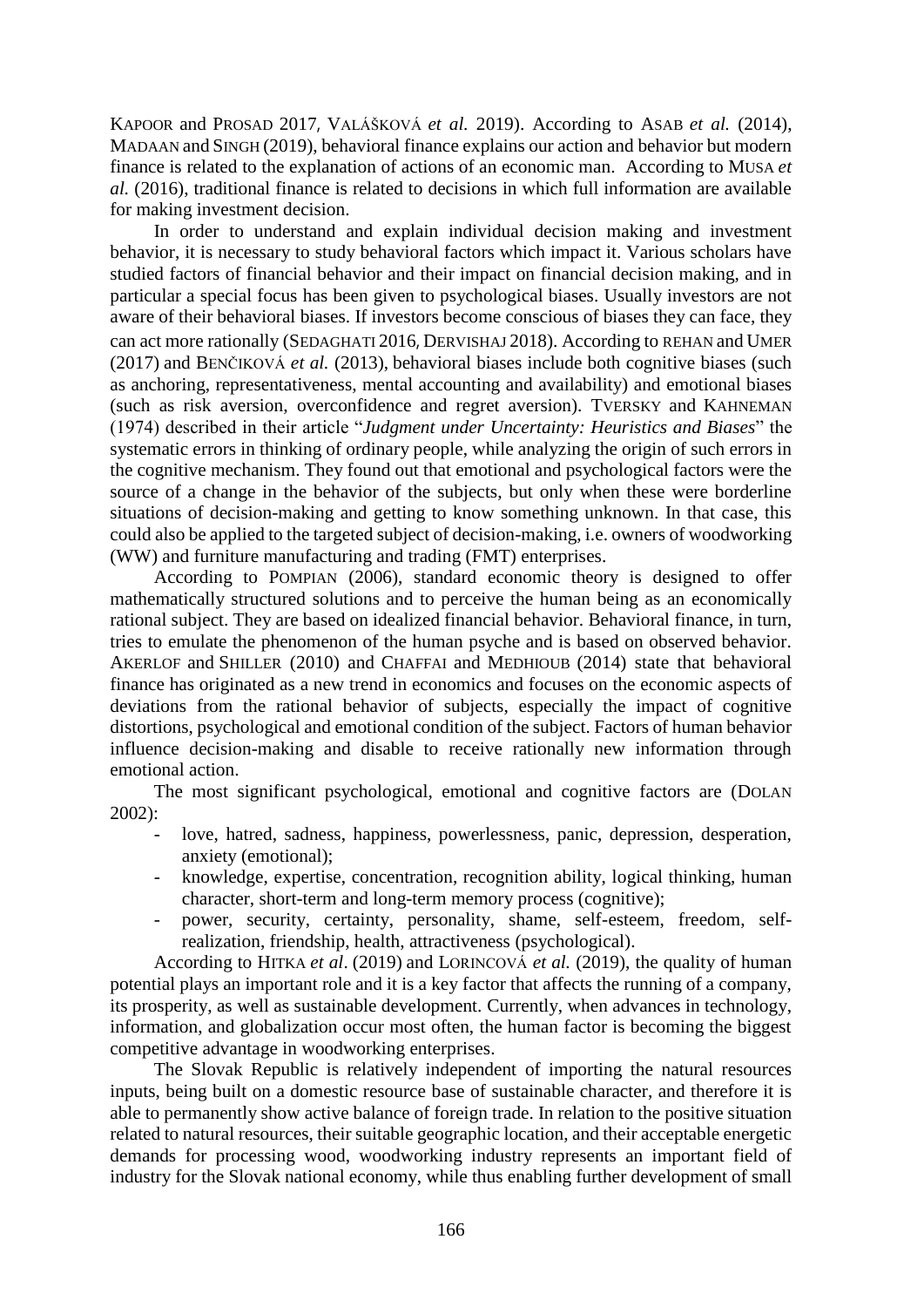and medium enterprises (HAJDÚCHOVÁ *et al.* 2016). Woodworking industry is composed of the wood, furniture, and cellulose-paper industries. These are based on processing wood, i.e. domestic ecological resource (POTKÁNY *et al.* 2018).

The objective of the paper is to identify and investigate the impact of significant cognitive, psychological and emotional factors affecting the financial decision-making of the owners of WW and FMT enterprises.

### **METHODOLOGY**

The research was focused on the analysis of the current situation of the issue concerning behavioral aspects that influence the financial decision-making of owners of WW and FMT enterprises. The data collection was carried out by means of a questionnaire survey focused on the WW and FMT enterprises operating in Slovakia. The first part of the questionnaire included demographic data, the aim of which was to differentiate the respondents according to the size of the enterprise (micro, small, medium and large), type of enterprise (production and non-production sector), length of time on the market (less than 1 year, less than 5 years, less than 15 years and more than 15 years) and the job position in the enterprise (employee, owner, manager). The second part of the questionnaire contained questions aimed at the expressing agreement or disagreement of the respondents with statements in the field of cognitive, psychological and emotional factors. Respondents expressed their opinion using five-step rating scale  $(-2 - \text{very negative}, -1 - \text{negative}, 0 - \text{0})$ don´t know, 1 – positive, 2 – very positive) for each cognitive, psychological and emotional factor. The aim was to find out which behavioral factors have a significant impact on owners´financial decision-making.

The whole sample consisted of all organizations and entreprises operating in the Slovak Republic, i.e. 559,841 active economic subjects (Slovak Business Agency, 2019). The random and purposive sampling was used for the selection of respondents into the selected sample. The purposive sampling was used for the selection of WW and FMT enterprises. Respondents were addressed through electronic forms (questionnaires) sent directly to their addresses. Subsequently, the sample size was defined using a mathematical relationship to calculate the minimum number of respondents to be involved in the survey (KOZEL *et al.* 2006):

$$
n \ge \frac{(z^2 \times p \times q)}{\Delta^2} \to \ge \frac{(1.96^2 \times 0.5 \times 0.5)}{0.05^2} \to n = 384
$$
 (1)

 $n$  – minimum number of respondents;

*z* – coefficient of reliability ( $z=1.96$  =>the reliability of the research reaches 95.0%); *p and q* - the percentage of questioned respondents (the extent of knowledge of respondents with regard to the problem is unknown, the whole sample is divided in half, i.e. p and  $q =$ 

50%);

*∆* - maximum acceptable error (the value of maximum acceptable error was determined at 5%).

Out of the total number of 2.549 respondents, 453 respondents participated in the questionnaire survey. In order to keep the contextual framework of the paper, the evaluation of the survey results focused on the 412 owners of WW and FMT enterprises. Figure 1 presents the percentange of respondents according to the job position in the enterprise. Out of the total number of respondents, 91% were owners, 5% managers and 4% employees. On this basis, it was necessary to exclude 41 respondents from the sample, i.e. 23 managers and 18 employees.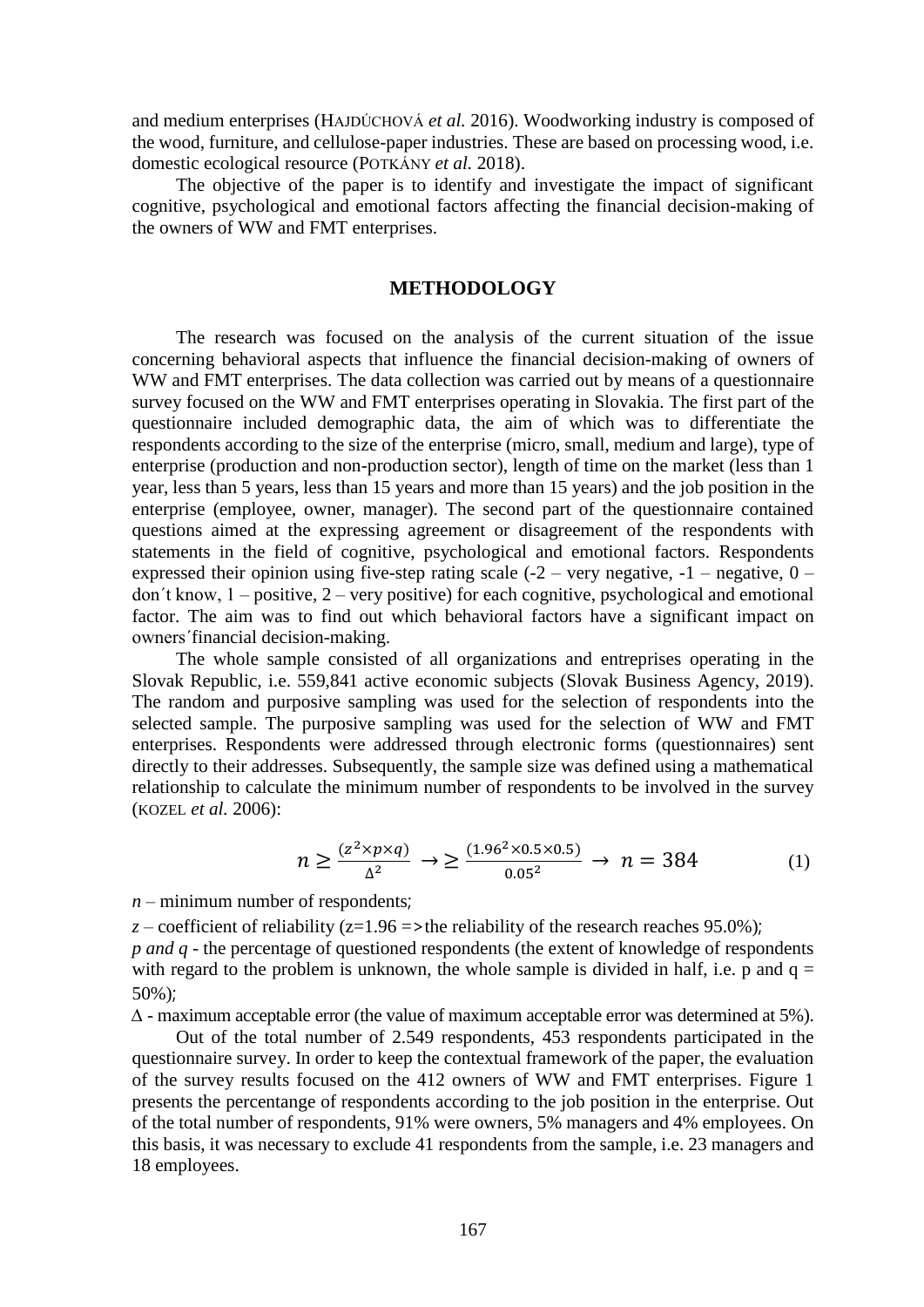

**Fig. 1 Proportion of respondents according to the job position.**

Two research questions (RQ) were formulated within the research area:

- *RQ1 – What emotional factors are the source of cases when people change their behavior and deviate from rationality?*
- *RQ2 – Which key cognitive, psychological and emotional factors influence the rational decision-making behavior of owners of WW and FMT enterprises?*

Based on the research questions and the available literary sources (TVERSKY and KAHNEMAN 1974, DOLAN 2002, POMPIAN 2006, AKERLOF and SHILLER 2010, CHAFFAI and MEDHIOUB 2014) four hypothesis were formulated as follows:

- *H1 = It is assumed that people are rational and their behavior corresponds to that. Emotions such as fear, love and hatred are the source of cases when people change their behavior and deviate from rationality.*
- *H2 = It is assumed that the key factor that most influences the rational decision-making behavior of owners of WW and FMT enterprises is the expertise as a cognitive factor.*
- *H3 = It is assumed that the key factor that most influences the rational decision-making behavior of owners of WW and FMT enterprises is the certainty as a psychological factor.*
- *H4 = It is assumed that the key factor that most influences the rational decision-making behavior of owners of WW and FMT enterprises is the happiness as an emotional factor.*

The results of the survey were processed and evaluated with statistical software STATISTICA 10. Testing was performed at the significance level  $\alpha = 0.05$ . Graphical and descriptive methods were applied in order to evaluate the hypothesis H1. Pearson´s Chisquare test and contingency coefficients (Cramer´s V and Pearson´s contingency coefficient C) were used to evaluate the hypothesis H2, H3 and H4.

#### **RESULTS AND DISCUSSION**

It terms of the enterprise size, the structure of the research sample consisted mainly of small enterprises (41%), medium enterprises (28%) and micro enterprises (25.1%). Large enterprises represented the lowest proportion (5.90%). Enterprises operating in the production sector constituted 65% and the rest was represented by the non-production sector (woodworking and furniture trading enterprises). With regard to the time on the market, the enterprises operating for less than 15 years (42%) and more than 15 years (34%) presented the biggest proportion. Enterprises operating on the market for less than 5 years constituted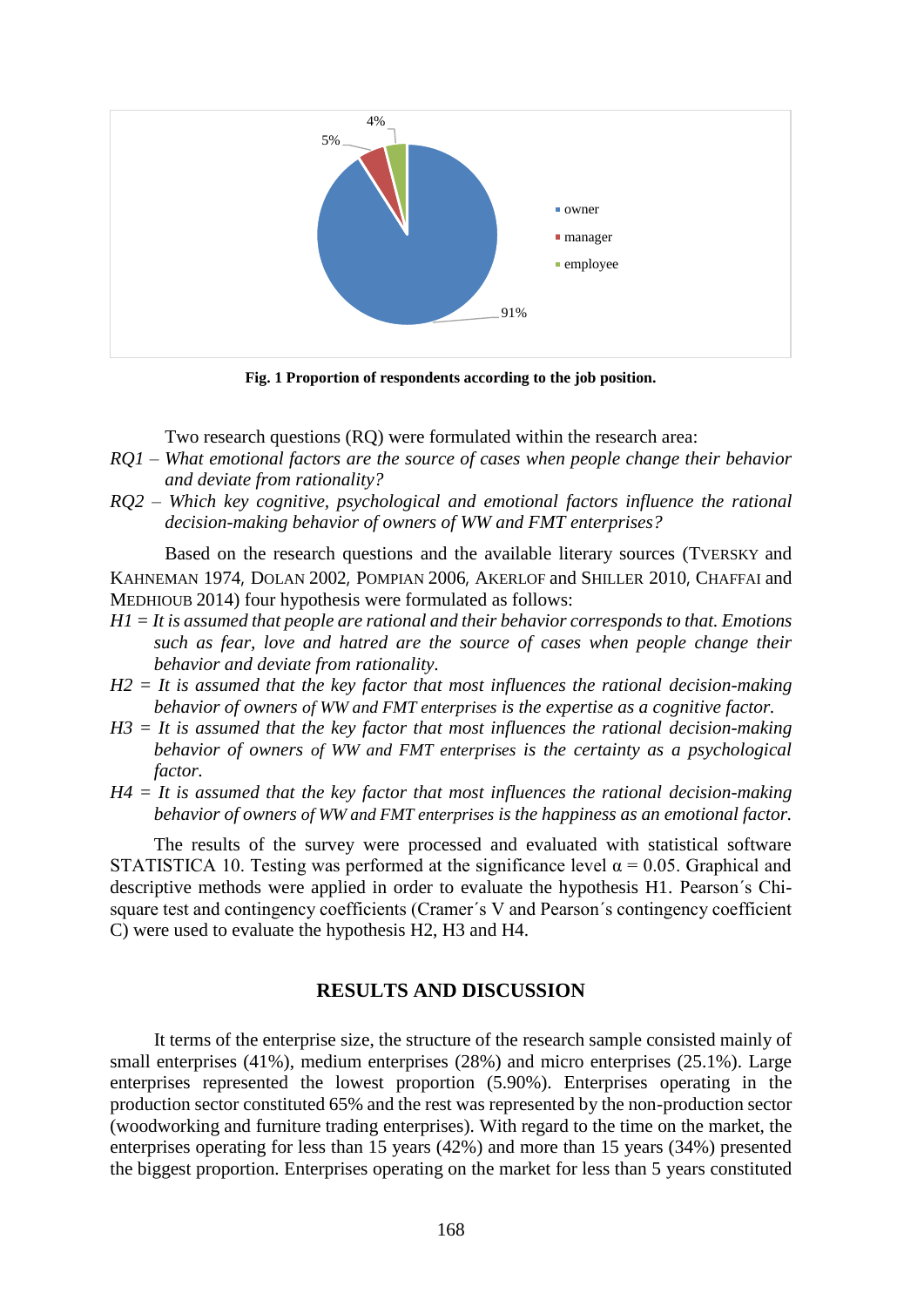17% and the rest 7% was represented by enterprises with less than 1 year on the market.

Figure 2 presents the findings concerning the change in behavior of owners of *WW and FMT enterprises* in borderline (unknown) situations by expressing their attitudes to the statement using five-step rating scale: *Emotions such as fear, love and hatred are the source of cases when people change their behavior during borderline (unknown) situations*. A very positive attitude with this statement was expressed by 18.3% of respondents and half (51.0%) respondents indicated a positive attitude. 22.9% of the respondents were not able to express themselves clearly and a total of 7.90% of respondents expressed negative or very negative attitudes. It follows that these owners do not consider specific emotions to be the cause of changes in their behavior. The hypothesis H1 has been confirmed by the graphical evaluation, *i.e. the assumption that people are rational and their behavior corresponds to that. Emotions such as fear, love and hatred are the source of cases when people change their behavior and deviate from rationality.*



**Fig. 2 Emotions of fear, love and hatred as sources of behavioral change.**

Another part of the results was focused on investigating the impact of cognitive, psychological and emotional factors on the behavior of owners in decision-making situations. Respondents could select several aspects belonging to groups of cognitive, psychological and emotional factors. Figure 3 presents the impact of cognitive factors on the rational behavior of owners. *Out of cognitive factors, expertise* has the biggest impact on rational behavior in the decision-making process of owners (72.7%). Other significant cognitive factors are knowledge (67.6%), logical thinking (56.7%) and character of the owners (54.3%).



**Fig. 3 Impact of cognitive factors on the rational behavior of owners of WW and FMT enterprises.**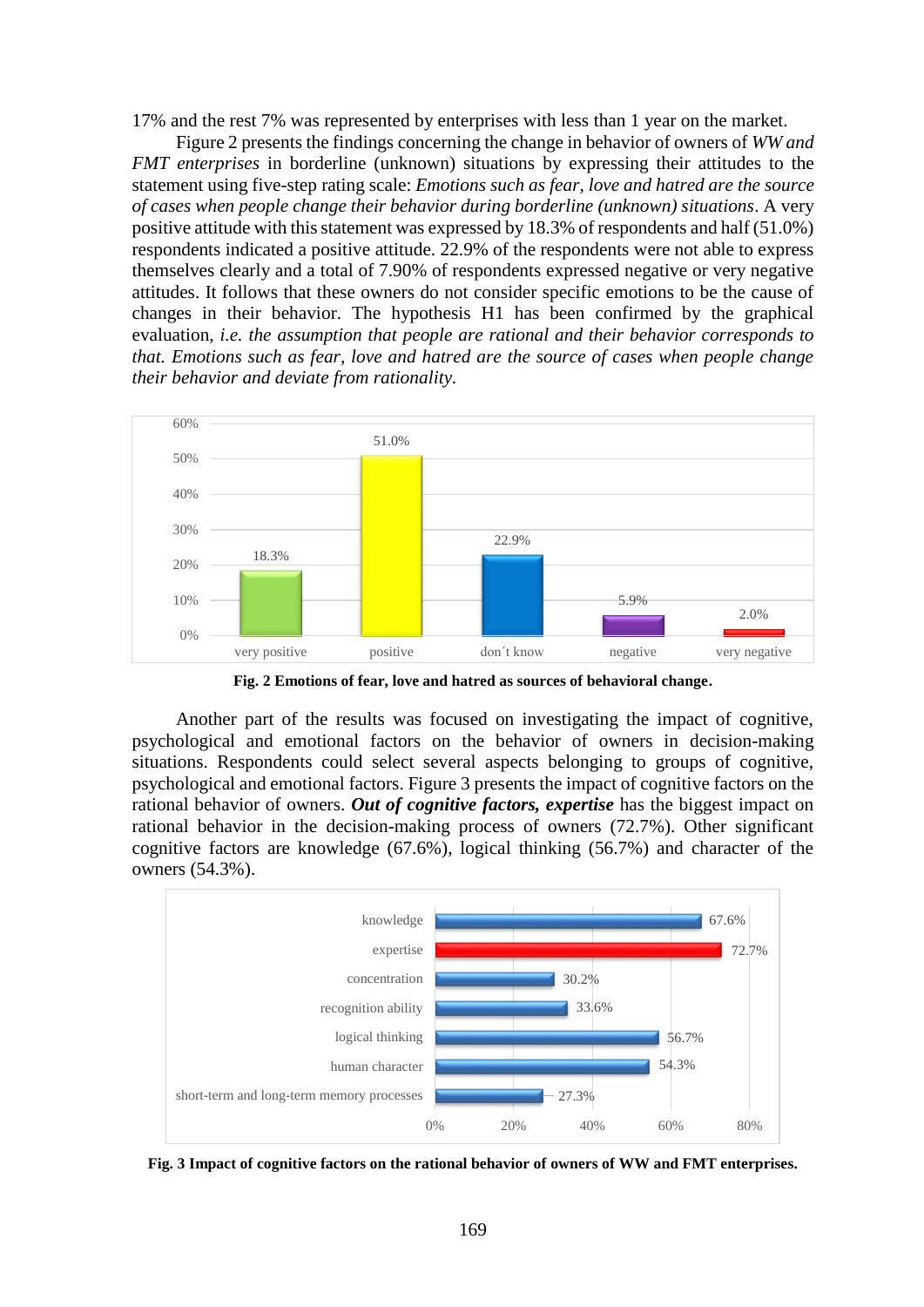Out of the *psychological factors*, it is the *certainty* (73.5%) that has the most significant impact on rational behavior of the owners. Security (67.6%), personality (49.1%) and self-realization (46.2%) have also reached a considerable impact. Figure 4 presents the significance of individual psychological factors.



**Fig. 4 The impact of psychological factors on the rational behavior of owners of WW and FMT enterprises.**

*Happiness* (76%) is the most important factor influencing the rational behavior of the owners in terms of *emotional factors*. Sadness (67.4%) as a counterpart of happiness is the second significant emotional factor. Love and hatred ranked among the third important factors. The significance of individual emotional factors for the rational behavior of owners is presented in Figure 5.



**Fig. 5 The impact of emotional factors on the rational behavior of owners of WW and FMT enterprises.**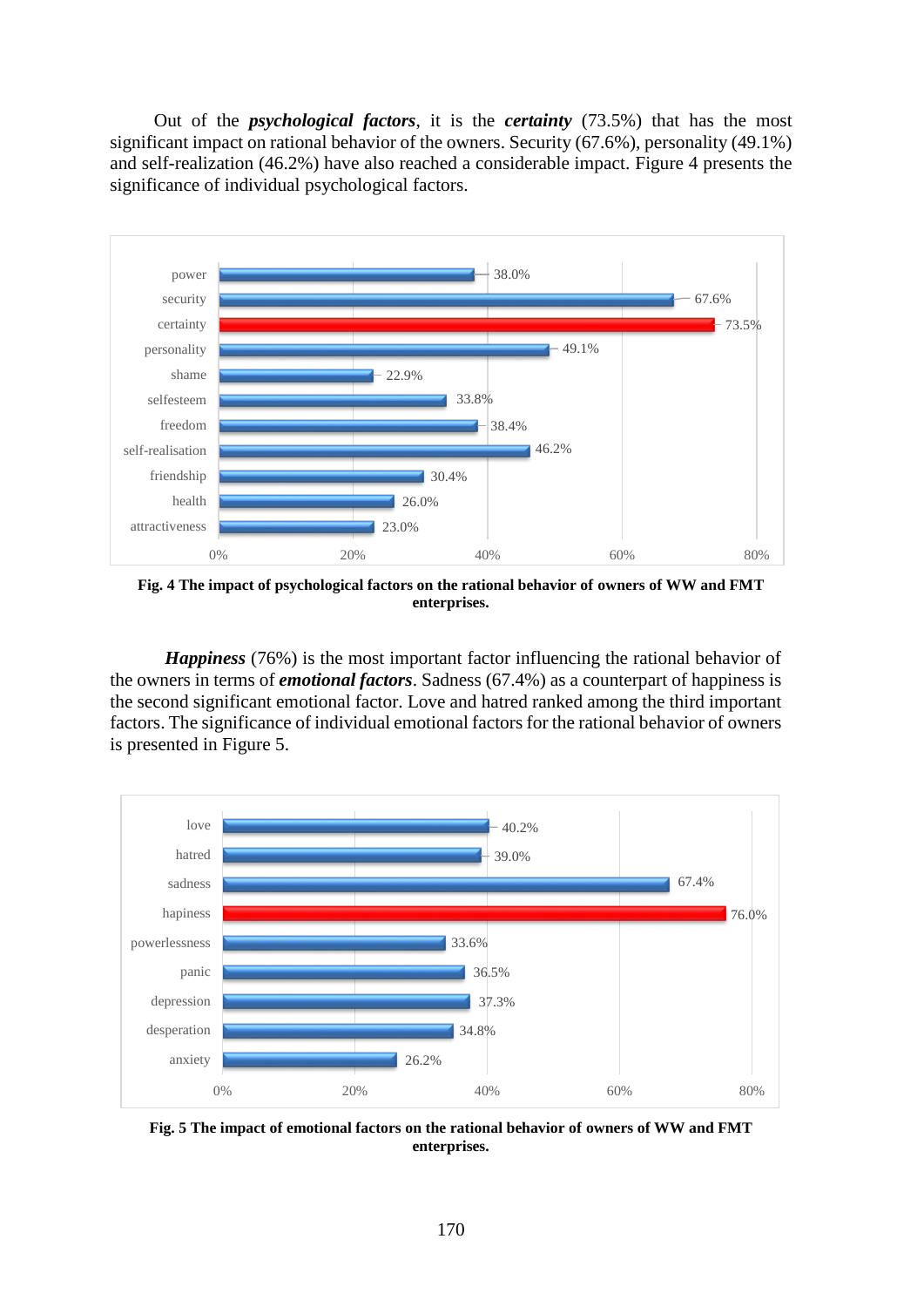In relation to the second research question, the graphical evaluation of the impact of behavioral (cognitive, psychological and emotional) factors has revealed that *the key factors that most influence the rational decision-making behavior of owners of WW and FMT enterprises are the expertise as a cognitive factor, certainty as psychological and happiness as an emotional factor.*

In the next part of the paper, the impact of cognitive, psychological and emotional factors on the financial decision-making process were pointed out through mathematicalstatistical analysis.

Based on the p level (0.00824), the null hypothesis in favor of the alternative hypothesis was rejected, implying *a dependence between the influence of knowledge as a cognitive factor and owners of WW and FMT enterprises* (Table 1). Less than 20% of theoretical frequencies were less than the value 5, thus the condition of good approximation was fulfilled. The value of the Cramer´s V reached the level 0.1526185, which pointed out the existence of a weak dependence between the respondent's job position and the impact of behavioral aspects on the financial decision-making process.

|                                | <b>Statistics: Owners x knowledge</b> |                    |            |
|--------------------------------|---------------------------------------|--------------------|------------|
| <b>Statistics</b>              | Chi-square                            | Degrees of freedom |            |
| Pearson's Chi-square test      | 9.596477                              | $df=2$             | $p=.00824$ |
| <b>Contingency coefficient</b> | .1508716                              |                    |            |
| Cramer's V                     | .1526185                              |                    |            |

**Tab. 1 Dependence between A4 (job position) and B7a (knowledge).**

Based on the statistical data evaluation of the impact of security on internal interest groups, it was possible to confirm the interdependence between individual variables (Table 2). Due to the value of p level (0.00000), the null hypothesis was rejected in favor of the alternative hypothesis with confirmation *of the existence of dependence between the owners of WW and FMT enterprises and security as a psychological factor.* Also, in this case, the condition of good approximation was fulfilled (less than 20% of theoretical frequencies were less than 5). The contingency coefficient with the value of 0.2383203 and the Cramer´s V 0.453908 pointed out the existence of weak dependence between the job position of the respondents and behavioral aspects on financial decision-making process.

|                                | <b>Statistics: Owners x security</b> |                       |            |
|--------------------------------|--------------------------------------|-----------------------|------------|
| <b>Statistics</b>              | Chi-square                           | Degrees of<br>freedom | р          |
| Pearson's Chi-square test      | 24.80926                             | $df=2$                | $p=.00000$ |
| <b>Contingency coefficient</b> | .2383203                             |                       |            |
| Cramer´s V                     | .2453908                             |                       |            |

**Tab. 2 Dependence between A4 (job position) and B7b (security).**

By comparing the p level (0.01817) with the selected significance level ( $\alpha$  = 0.05), the null hypothesis was rejected (Table 3). The rejection of the null hypothesis in favor of the alternative hypothesis confirmed the *existence of dependence between freedom as a psychological factor and owners of WW and FMT enterprises.* The condition of good approximation was fulfilled also in this case. The contingency coefficient with the value of 0.381510 and the Cramer´s V 0.1394885 showed a weak dependence between the variables.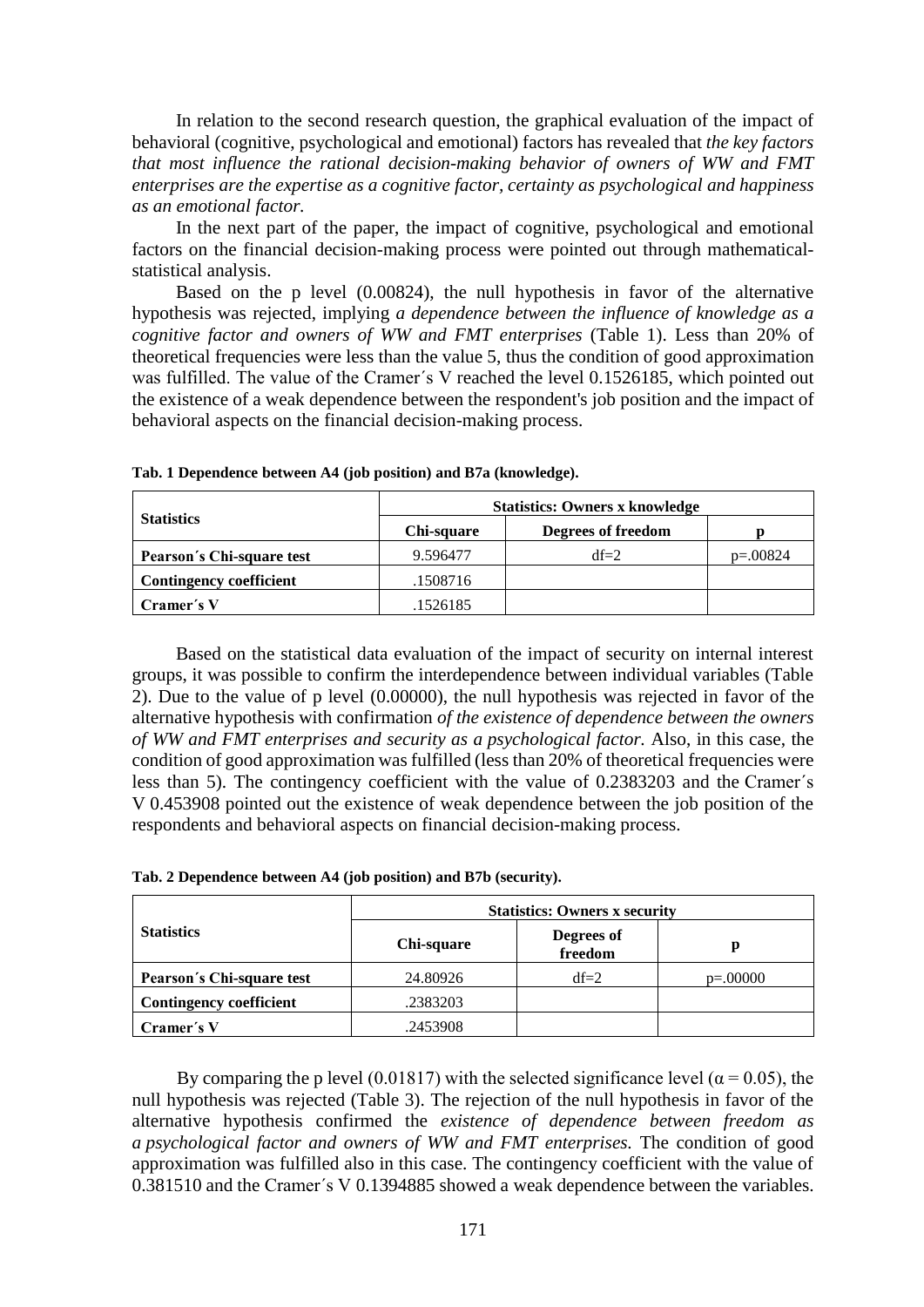|                                | <b>Statistics: Owners x freedom</b> |                       |            |
|--------------------------------|-------------------------------------|-----------------------|------------|
| <b>Statistics</b>              | Chi-square                          | Degrees of<br>freedom | р          |
| Pearson's Chi-square test      | 8.016305                            | $df=2$                | $p=.01817$ |
| <b>Contingency coefficient</b> | .1381510                            |                       |            |
| Cramer's V                     | .1394885                            |                       |            |

**Tab. 3 Dependence between A4 (job position) a B7b (freedom).**

Based on statistical observation, the p level was lower than the significance level  $(0.00000<0.5)$ , which led to the rejection of the null hypothesis in favor of the alternative hypothesis, i.e. *the existence of dependence between the sadness as an emotional factor and owners of WW and FMT enterprises* (Table 4)*.* Out of the statistical results, less than 20% of theoretical frequencies were less than 5, thus satisfying the condition of good approximation. The contingency coefficient with the value of 0.3087603 and the Cramer´s V 0.3246214 pointed out the existence of medium strong dependence between the variables.

|                                | <b>Statistics: Owners x sadness</b> |                       |            |
|--------------------------------|-------------------------------------|-----------------------|------------|
| <b>Statistics</b>              | Chi-square                          | Degrees of<br>freedom | р          |
| Pearson's Chi-square test      | 43.41616                            | $df=2$                | $p=.00000$ |
| <b>Contingency coefficient</b> | .3087603                            |                       |            |
| Cramer's V                     | .3246214                            |                       |            |

**Tab. 4 Dependence between A4 (job position) a B7c (sadness).**

Mathematical-statistical analysis of the impact of behavioral (cognitive, psychological and emotional) factors has confirmed the hypothesis H2, H3, and H4. These include *knowledge* (cognitive factor), *security and freedom* (psychological factor), *sadness* (emotional factor). The key behavioral aspects have contributed to the formulation of conclusions and recommendations aimed at the elimination of systematic errors in the financial decision-making of owners of WW and FMT enterprises.

*Knowledge* is the most valuable factor for the owners. It is considered the ability to use the expertise effectively to reach profit and growth. By applying, training and trying of expertise, it is possible to gain experience gradually and so increases the level of knowledge (BENČIKOVÁ *et al.* 2019). The lack of knowledge leads to subsequent errors in the first phase of decision making - lack of necessary information. OMARLI (2017) confirms in his study that intelligence, cognitive style, age, experience and level of knowledge play an important role in the decision-making process.

*Security* makes an everyday part of our lives. The owners of enterprises regularly make decisions based on subjective and objective factors to feel safe and that nothing would jeopardize the security of the enterprise. In the context of business activities, we encounter various security threats that negatively affect the functioning of the enterprise. As a result, fear and uncertainty prevail among most owners and entrepreneurs. With regard to fear and uncertainty, it is extremely important to set the objectives correctly at every decision-making and determine the likelihood of threats based on knowledge. Relevant information and sufficient knowledge and experience of the decision makers applied to solve the decisionmaking problem, help to specify the likelihood of occurrence of certain phenomenon and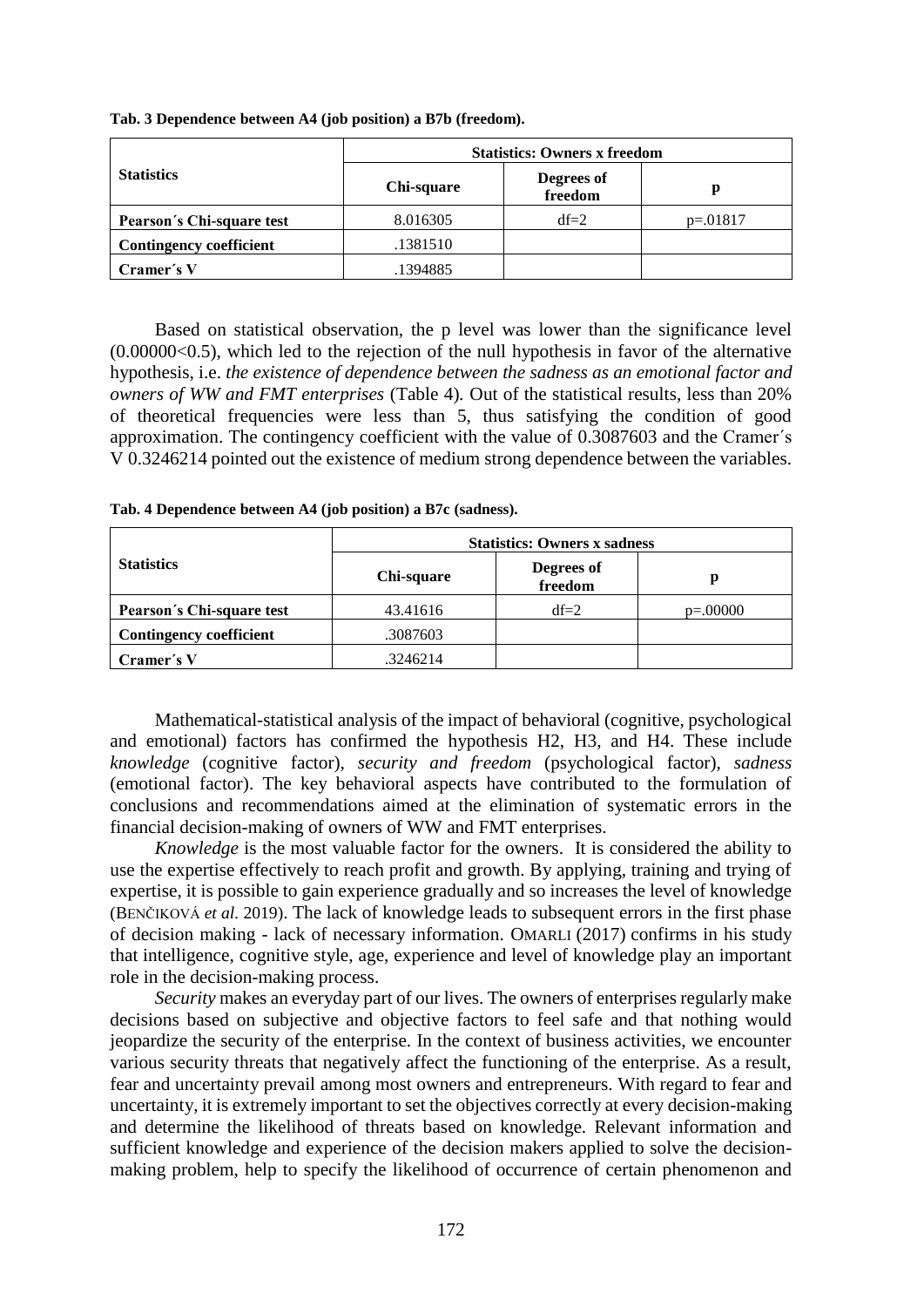also to identify the potential consequences of different decisions. The assessment of likelihood is extremely important since its task is to determine the extent, i.e. quantify the considered uncertainty. Under the conditions of uncertainty, the owners of enterprises can use a lot of historical data to determine likelihood of individual variants. In case they have no relevant information, the solution variants would not contribute to solving the occurred problem in the decision-making process. MERIGO (2015) confirms that our contemporary world is significantly influenced by various kinds of uncertainty. Some decisions are made intuitively and just with partially available information. There is no optimal decision-making model because the majority of decisions are made under the conditions of uncertainty.

*Freedom of choice and decision-making* are inseparable parts of a human being. Every entrepreneur wants to be own boss in the business, make decisions based on own convictions and experience, and so boldly realize the set goals. The owners (entrepreneurs) become often responsible for many other people who they manage and work with. Despite the fact that most owners (entrepreneurs) have a supportive network of people they can consult when making difficult and important decisions, the final decision is in the hands of enterprise owners. The meaning lies in the accepting responsibility for the decisions. LAU and HIEMISCH (2017) point out in their study that the freedom of making decisions has not been so far sufficiently described as a psychological variable. They presented a model of functional freedom of decision-making, i.e. inner ability to shape consciously complex decisions according to their own values and needs. Functional freedom is greatest when the decision-maker is rational, the structure of the decision is very vague and the decisionmaking process is based on conscious thinking and reflection.

*Sadness* as an emotional factor has an important impact on the behavior of owners of WW and FMT enterprises and in many cases, it hinders rational thinking. Whereas it invokes negative emotions in people, it absorbs the thinking. It this case it is possible to assume that the owners would make incorrect decisions in the first phase and the feedback can reveal that the choice of the variant was not correct. SHU *et al*. (2016) confirm the impact of sadness on the rational behavior in their study so that the sadness makes people (managers, owners) risk averse, less patient and more sensitive to negative experiences.

Many scholars (VIRLICS 2013, FRANCO and SANCHEZ 2016, KONSTANTINIDIS *et al.* 2018, TUR-PORCAR *et al.* 2018) confirmed that the effect of psychological, cognitive and emotional factors on an individual´s decisions is substantial and fundamental.

Owners of WW and FMT enterprises should accept individual behavioral aspects that have a significant impact on their decision-making. It is, therefore, necessary to understand the meaning of the impact of individual factors on their decision-making process in the enterprise and thus in time prevent the negative effect on their rational thinking. For each enterprise owner, victory means not just to defeat and dominate the market, but above all to win over themselves in terms of controlling their emotions, seeking independent thinking and resilience to the environment. According to KORTE (2003) and NIKOLIĆ (2018), important activities that could prevent systematic errors in financial decision-making may include to understand and avoid psychological deviations; to acquire sufficient experience and knowledge; not to overlap private life with the professional; to understand own deficiencies and avoid disturbances; early identification of potential risks and threats; backward look at strategy and reorganization; sufficient time for making important decisions; not making hasty decisions; and listen and be open to the opinions of others.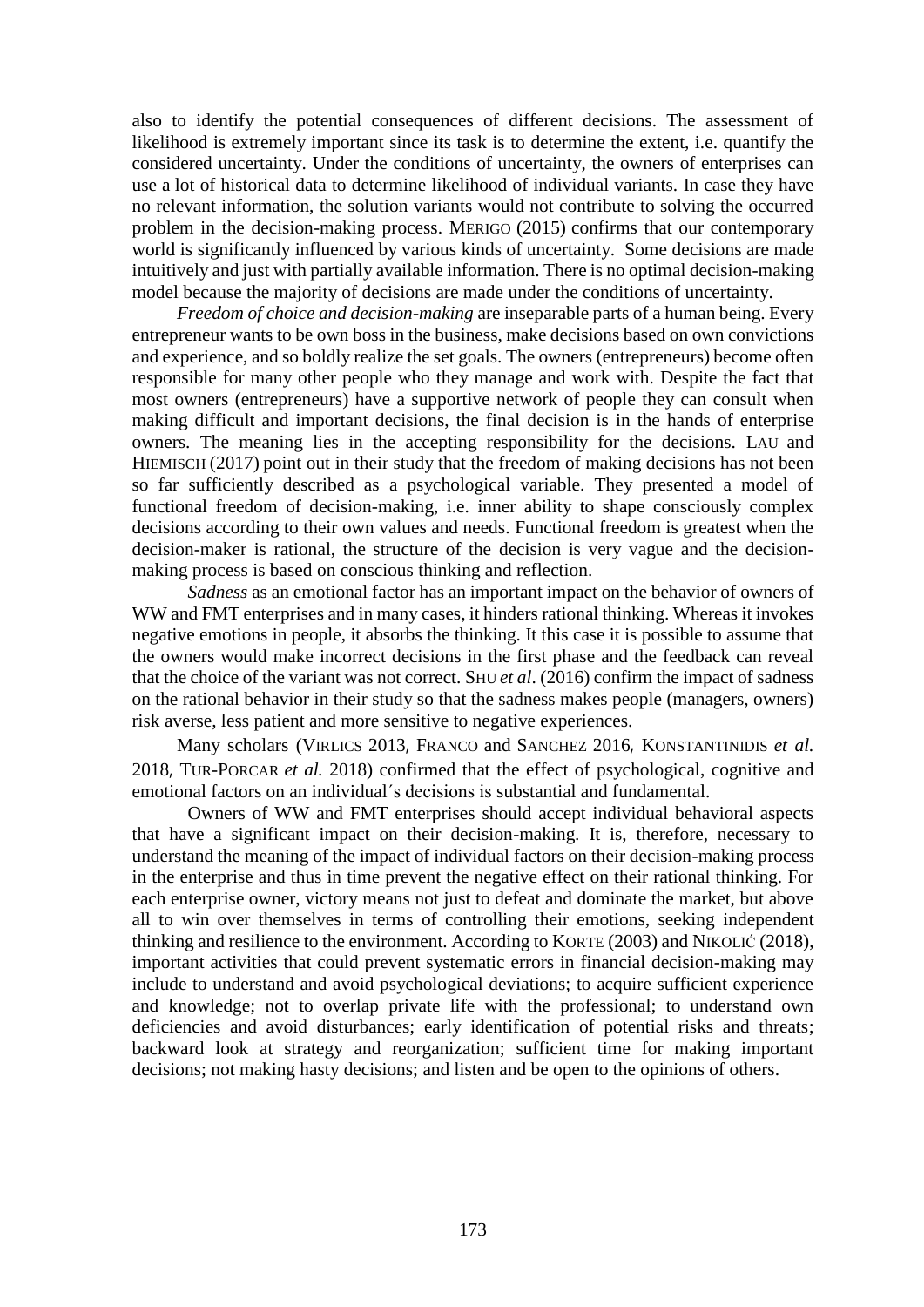#### **CONCLUSION**

Entrepreneurship is a long-term, demanding process that requires a high level of involvement of enterprise owners. The performance of enterprise owners depends principally on their knowledge and experience. It is important to make the right decision and to have a sense of responsibility. It is essential to be able to communicate, feel empathetically, listen, be tolerant to others and have the ability of self-control at coping with stressful situations. Behavioral factors – knowledge, security, freedom and sadness inherently affect the behavior of owners at financial decisions in the enterprise.

Lack of experience and knowledge of business can lead to incorrect financial decisions that could jeopardize the existence of the business itself. Security is essential in terms of product quality and creates conditions for fulfilling the functions of the enterprise and achieving the set objectives in a stable environment. Freedom is the power of choice that is used to make important financial decisions. Sadness has a significant impact on owner's behavior change, and this effect can manifest itself in a positive way (positive thinking, avoiding negative and risk factors, talks) or in a negative way (failure to meet business objectives, worsening reputation, jeopardizing business existence).

#### **REFERENCES**

AHMAD, S. 2017. Factors Influencing Individual Investors´ Behavior: An Empirical Study of Pakistan Financial Markets. In Journal of Business and Financial Affairs, 2017, 6(4): 1-8.

AKERLOF, G. A., SHILLER, R. J. 2010. Živočišné pudy. Jak lidská psychologie ovlivňuje ekonomiku. Praha: Argo, Dokořán.

ASAB, Z. M., MANZOOR, S., NAZ, H. 2014. Impact of Behavioral Finance and Traditional Finance on Financial Decision Making Process. In Journal of Economics and Sustainable Development, 2014, 5(18): 89-95.

BALÁŽ, V. 2009. Riziko a neistota. Karlova Ves: VEDA.

BENČIKOVÁ, D., MALÁ, D., ĎAĎO, J. 2019. Intercultural Competences in Slovak Business environment. In E & M Ekonomie a management,  $2019$ ,  $22$  (3):  $51-66$ .

BENČIKOVÁ, D., MALÁ, D., MINÁROVÁ, M. 2013. How Culturally Intelligent are Slovak Small and Medium Business? In Procedia from  $7<sup>th</sup>$  International Days of Statistics and Ecnomics, 109–121.

BIKAS, E., JUREVIČIENE, D., DUBINSKAS, P., NOVICKYTE, L. 2013. Behavioural Finance: The Emergence and Development Trends. In Procedia – Social and Behavioral Sciences, 82: 870–876. CHAFFAI, M., MEDHIOUB, I. 2014. Behavioral finance: An empirical study of the Tunisian stock market. In International Journal of Economics and Financial Issues, 2014, 4(3): 527–538.

DERVISHAJ, B. 2018. Psychological Biases, Main Factors of Financial Behaviour. In European Journal of Natural Sciences and Medicine, 2018, 1(2): 25–35.

DOLAN, J., R. 2002. Emotion, Cognition, and Behavior. In Science, 2002, 298(5596): 1191–1194. FRANCO, M., SANCHES, C. 2016. Influence of Emotions on Decision-Making. In International Journal of Business and Social Research,  $2016, 6(1)$ :  $40-62$ .

FRYDMAN, C., CAMERER, C. 2016. The Psychology and Neuroscience of Financial Decision Making. In Trends in Cognitive Science,  $2016$ ,  $20(9)$ :  $1-15$ .

HAJDÚCHOVÁ I., SEDLIAČIKOVÁ M., HALAJ D., KRIŠTOFÍK P., MUSA H., VISZLAI I. 2016. Slovakian forest-based sector in the context of globalization. In BioResources, 2016, 11(2): 48084820.

HITKA, M., KUCHARČÍKOVÁ, A., STARCHOŇ, P., BALÁŽOVÁ, Ž., LUKÁČ, M., STACHO, Z. 2019. Knowledge and Human Capital as Sustainable Competitive Advantage in Human Resource Management. In Sustainability, 2019, 11(18): 4985.

KAPOOR, S., PROSAD, J. M. 2016. Behavioural Finance: A Review. In Procedia Computer Science, 2016, 122: 50-54.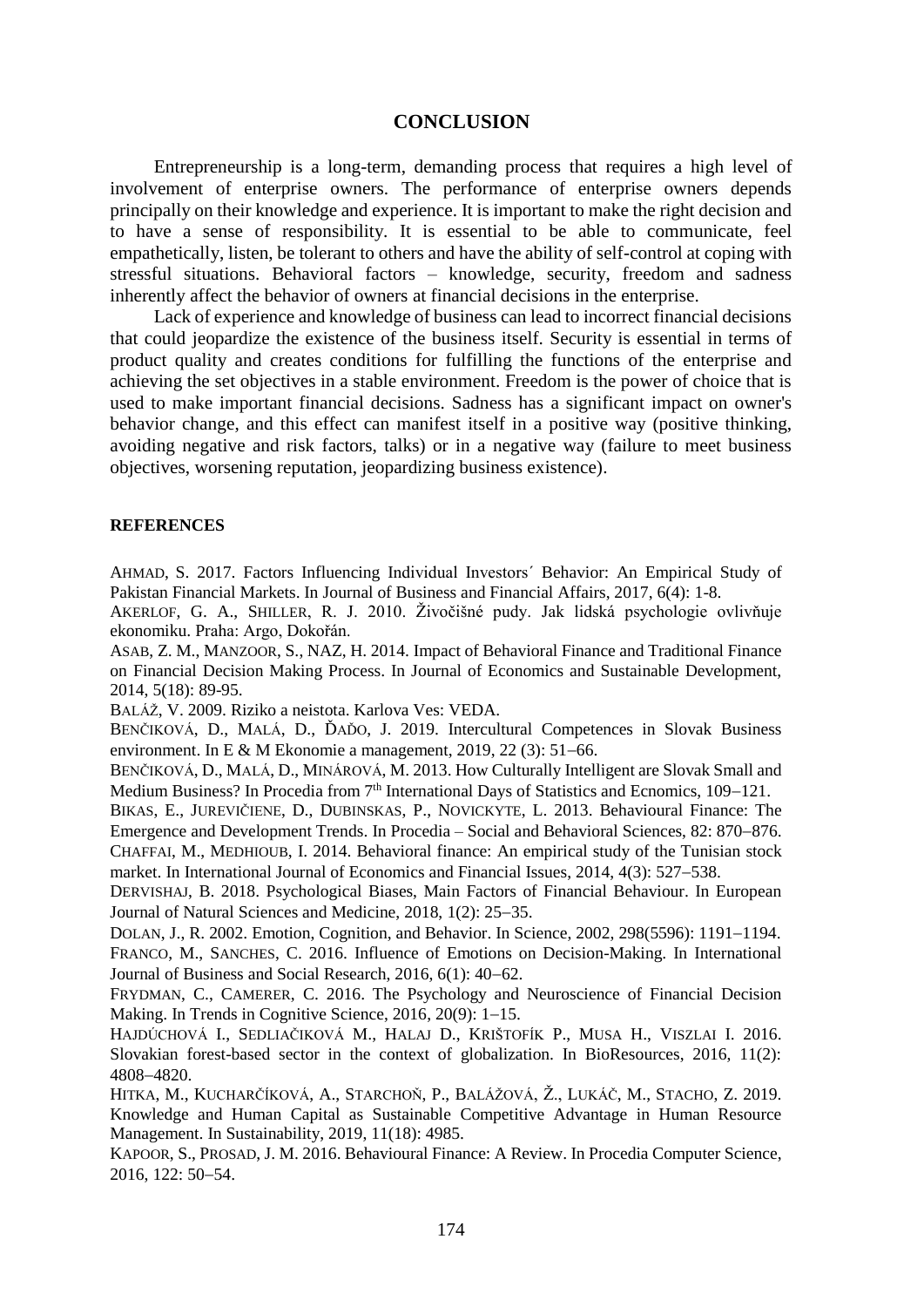KONSTANTINIDIS, A., SPINTHIROPOULOS, K., MALLIDIS, I. 2018. Behavioral Finance and Investment Advisers. In Journal of Business and Management, 2018, 20(7): 30-33.

KORTE, F., R. 2003. Biases in Decision Making and Implications for Human Resource Development. In Advances in Developing Human Resources, 2003, 5(4): 440–457.

KOZEL, R. 2006. Moderní marketingový výzkum: nové trendy, kvantitativní a kvalitativní metody a techniky, průbeh a organizace, aplikace v praxi, přínosy a možnosti. Praha: Grada Publishing, a.s. LAU, S., HIEMISCH, A. 2017. Functional Freedom: A Psychological Model of Freedom in Decision-Making. In Behavioral Sciences, 2017, 7(3): 41.

LORINCOVÁ, S., STARCHOŇ, P., WEBEROVÁ, D., HITKA, M., LIPOLDOVÁ, M. 2019. Employee motivation as a Tool to Achieve Sustainability of Business Processes. In Sustainability, 2019, 11(13): 3509.

MADAAN, G., SINGH, S. 2019. An Analysis of Behavioral Biases in Investment Decision-Making. In International Journal of Financial Research, 2019, 10(4): 55–67.

MERIGO, M. J. 2015. Decision making under risk and uncertainty and its application in strategic management. In Journal of Business Economics and Management,  $2015$ ,  $16(1)$ : 93–116.

MUSA, H., MUSOVÁ, Z., STROKOVÁ, Z. 2016. Financing of small and medium sized enterprises in selected EU countries. In Proceedings from 8<sup>th</sup> International Scientific Conference on Managing and Modelling of Financial Risks, 666–674.

NIKOLIĆ, J. 2018. Biases in the decision-making process and possibilities of overcoming them. In Economic Horizons, 2018, 20(1): 43-57.

OMARLI, S. 2017. Which Factors have an Impact on Managerial Decision-Making Process? An Integrated Framework. In Essays in Economics and Business Studies, 2017, 83–93.

POMPIAN, M. M. 2006. Behavioral Finance and Wealth Management: How to Build Optimal Portfolios That Account for Investor Biases. New Jersey: John Wiley α Sons, Inc.

POTKÁNY, M., GEJDOŠ, M., DEBNÁR, M. 2018. Sustainable Innovation Approach for Wood Quality Evaluation in Green Business. In Sustainability, 2018, 10(9): 2984.

REHAN, R., UMER, I. 2017. Behavioural Biases and Investor Decisions. In Market Forces, 2017,  $12(2): 12-20.$ 

SEDAGHATI, B. 2016. Psychology of behavioral finance. In International Journal of Humanities and Cultural Studies, 2016: 2665-2677.

SHU, T., SULAEMAN, J., YEUNG, P. E. 2016. Does Sadness Influence Investor Behavior? In SSRN Electronic Journal,  $2016$ ,  $1-35$ .

Slovak Business Agency. 2019. Malé a stredné podnikanie v číslach v roku 2018. [online]. [cit. 2020-01-22] Available: <http://www.sbagency.sk/sites/default/files/msp\_v\_cislach\_2018.pdf>.

TUR-PORCAR, A., ROING-TIERNO, N., LLORCA-MESTRE, A. 2018. Factors Affecting Entrepreneurship and Business Sustainability. In Sustainability, 2018, 10(2): 452.

TVERSKY, A., KAHNEMAN, D. 1974. Judgment under Uncertainty: Heuristics and Biases. In Science, 1974, 185(4157): 1124-1131.

VALÁŠKOVÁ, K., BARTOŠOVÁ, V., KUBALA, P. 2019. Behavioural Aspects of the Financial Decision-Making. In Organizacija,  $2019, 52(1)$ :  $22-31$ .

VIRLICS, A. 2013. Emotions in Economic Decision Making: a Multidisciplinary Approach. In Procedia - Social and Behavioral Sciences, 2013, 92: 1011-1015.

WANG, Y., RUHE, G. 2007. The Cognitive Process of Decision Making. In International Journal of Cognitive Informatics and Natural Intelligence,  $2007$ ,  $1(2)$ :  $73-85$ .

### **ACKNOWLEDGEMENT**

The paper has been written as a partial result of the projects APVV-18-0520, APVV-18-0378, APVV-17-0456 and APVV-17-0583.